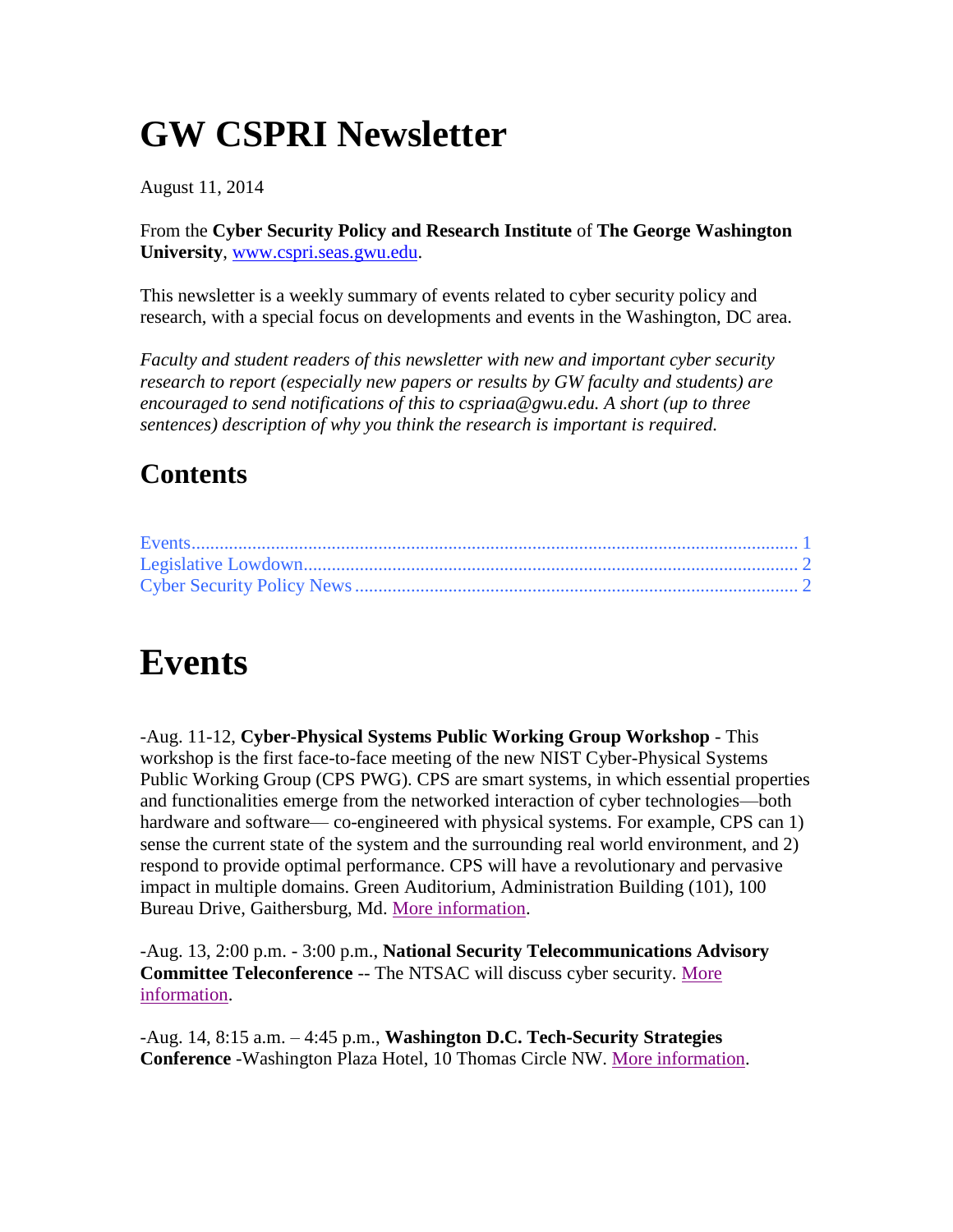-Aug. 20, 1:00 p.m. – 2:30 p.m., **NIST Cybersecurity Framework: Lessons Learned at the Six-Month Mark** - Join ISC-ISAC and DCT Associates for an important webinar that reviews the crucial lessons learned about the benefits and challenges of implementing the framework and how the framework continues to evolve. Hear from government officials, industry experts and top technologists the best methods for ensuring that the framework can help your organization improve your cybersecurity practices and minimize threats. [More information.](https://attendee.gotowebinar.com/register/6289171685678588930)

# **Legislative Lowdown**

-The House and Senate are away for August recess.

## <span id="page-1-0"></span>**Cyber Security Policy News**

-A U.S. contractor that conducts background checks for the Department of Homeland Security was hit by a major computer breach that likely resulted in the theft of employee's personal information, The Washington Post [reported](http://www.washingtonpost.com/world/national-security/dhs-contractor-suffers-major-computer-breach-officials-say/2014/08/06/8ed131b4-1d89-11e4-ae54-0cfe1f974f8a_story.html) last week. Ellen Nakashima writes that the hacked company – USIS -- said in a statement that the intrusion has all the markings of a state-sponsored attack. "The breach, discovered recently, prompted DHS to suspend all work with USIS as the FBI launches an investigation. It is unclear how many employees were affected, but officials said they believe the breach did not affect employees outside the department. Still, the Office of Personnel Management has also suspended work with the company "out of an abundance of caution," the Post quotes a senior administration official.

-Last week's back-to-back security conventions Black Hat and Defcon saw the release of new hacks, vulnerabilities and security research. Ruben Santamarta, a consultant with IOactive Labs, [described](http://www.reuters.com/article/2014/08/04/us-cybersecurity-hackers-airplanes-idUSKBN0G40WQ20140804) how he figured out how to hack the satellite communications equipment on passenger jets through their WiFi and inflight entertainment systems.

Billy Rios, director of vulnerability research at Qualys, described for conference attendees how he discovered backdoors in a broad range of equipment used by the Transportation Security Administration (TSA), including x-ray machines, trace detection scanners, as well as time and attendance clocks. Speaking at Black Hat, Rios said that technician accounts and their passwords can provide a potential way for would-be attackers to gain access and control over the equipment. "These 'backdoors' are often hardwired into the software," Teri Robinson [wrote](http://www.scmagazine.com/black-hat-airport-security-equipment-at-risk/article/365044/) for SC Magazine. "And the passwords that access these accounts cannot be changed without disrupting the applications, business processes, external software and training programs that depend on them."

The New York Times carried a story about consultant Alex Holden's research, which he said was based on some 1.2 billion unique usernames and passwords that a Russian gang had allegedly stolen and trading. "The records, discovered by Hold Security, a firm in Milwaukee, include confidential material gathered from 420,000 websites, including